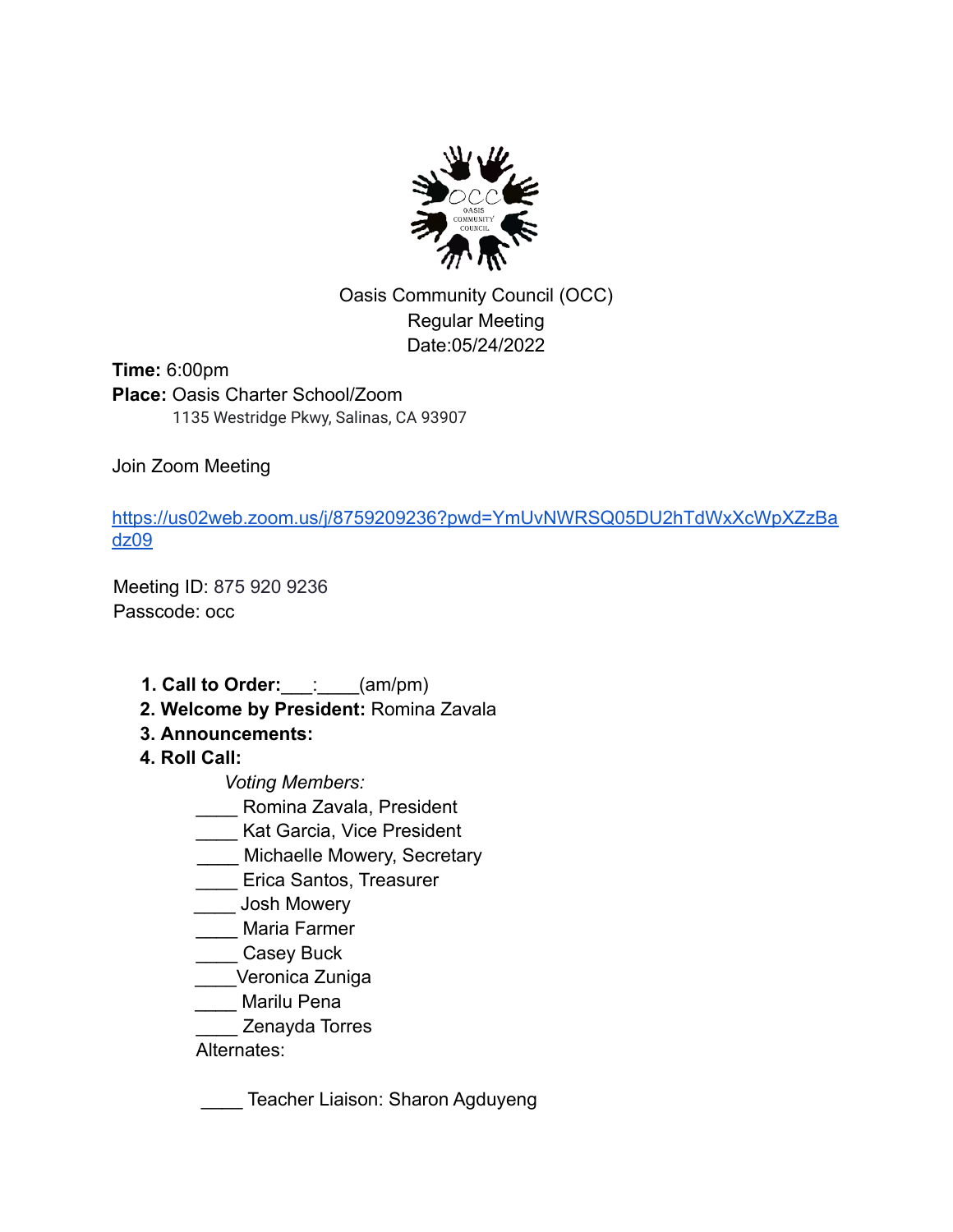Admin Rep: \_\_\_\_ Family Liaison

Guests:

#### **5. Public Comments**

#### **6. Approving the Agenda and Minutes**

**Recommendation/Action** "That OCC approves the agenda as presented and the minutes of 05/03/2022 as presented."

#### **7. Updates:**

- **7.1** Admin Update
- **7.2** Teacher Rep Update
- **7.3** Family Liaison Update
- **7.4** Treasurer Report: none

### **8**. **Discussion Items/Action and Resolution:**

**8.1** Camp out update a resolution

**Recommendation/Action:** "That OCC approves place and amount for our camp out next year."

**8.2** Field Day

**Recommendation/Action:** "That OCC approves a budget for field day."

**8.3** Money raised from the showcase

**Recommendation/Action:** "That OCC approves the destination for the money raised."

**8.4**Child care for our next in person meeting

**Recommendation/Action:** "That OCC approves child care options."

#### **9. Future Agenda Item topics:**

#### **10. Announcements of The next meeting Dates of**

**10.1** UCEN: **10.2** Delac: **10.3** OCC: **11. Adjourn:\_\_\_\_:\_\_\_\_(am/pm)**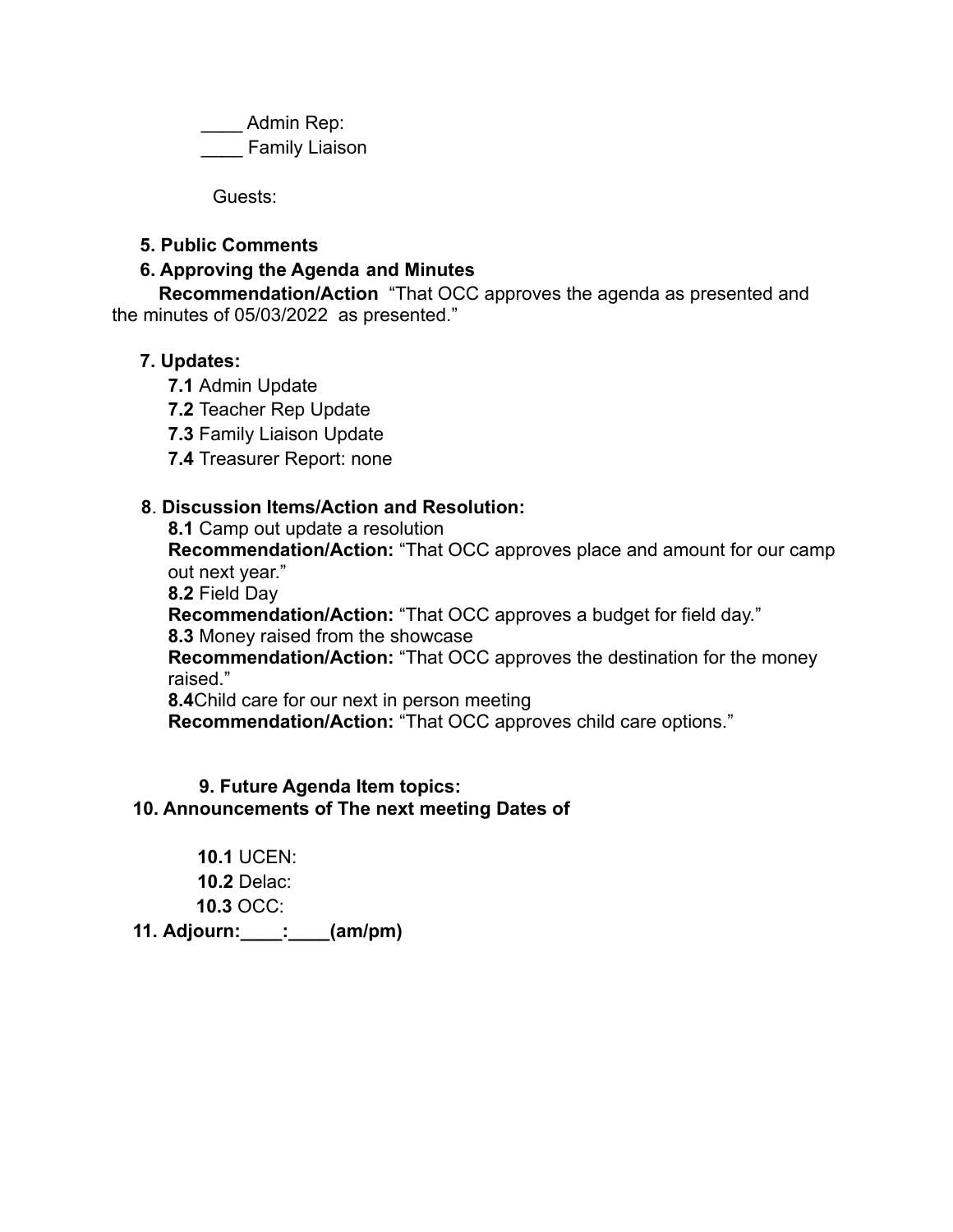

Consejo Comunitario de Oasis (OCC) Reunión ordinaria del Fecha: 24/05/2022

**Hora:** 6:00 **Lugar:** Oasis Charter School/Zoom 1135 Westridge Pkwy, Salinas, CA 93907

Únase a la reunión de Zoom

https://us02web.zoom.us/j/ 8759209236?pwd=YmUvNWRSQ05DU2hTdWxXcWpXZzBadz09

ID de reunión: 875 920 9236 acceso: occ

- **1. Llamar para ordenar:**\_\_\_:\_\_\_\_(am/pm)
- **2. Bienvenida de la Presidenta:** Romina Zavala
- **3. Anuncios:**
- **4.**
- \_\_\_\_ Romina Zavala, Presidenta
- \_\_\_\_ Kat García, Vicepresidenta
- \_\_\_\_ Michaelle Mowery, Secretaria
- Lucco Santos, Tesorera
- \_\_\_\_ Josh Mowery
- \_\_\_\_ Maria Farmer
- \_\_\_\_ Casey Buck
- \_\_\_\_ Veronica Zuniga
- Marilu Pena
- \_\_\_\_ Zenayda Torres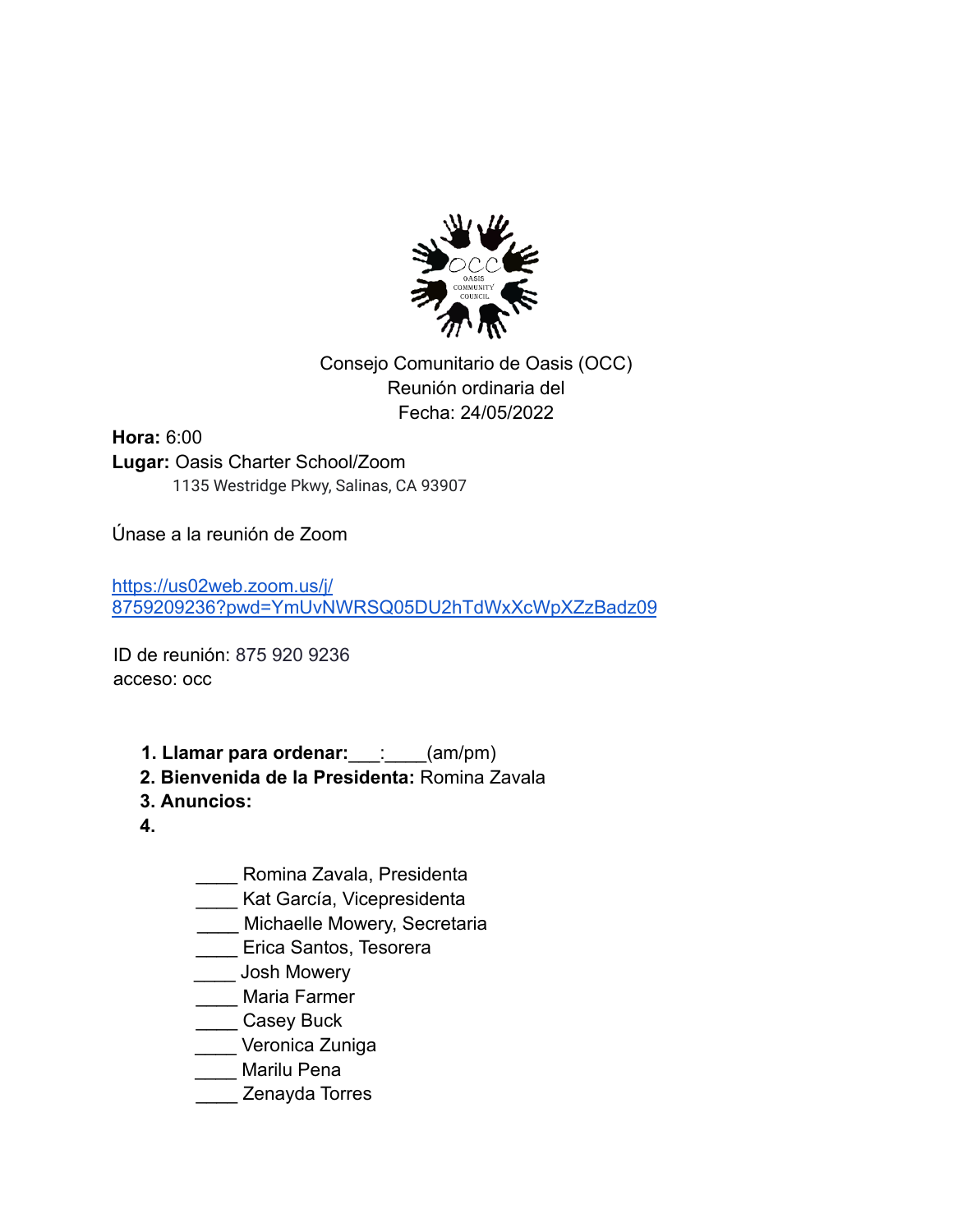Suplentes:

\_\_\_\_ Enlace de maestros: Sharon Agduyeng

**Lexter** Representante administrativo:

**\_\_\_\_** enlace familiar

Invitados

## **5. Comentarios Públicos**

### **6. Aprobación de la Agenda y minutos**

**Recomendación/Acción** "Que la OCC apruebe la agenda tal como se presentó y el acta del 03/05/2022 tal como presentó."

### **7. Actualizaciones:**

- **7.1** administración
- **7.2** Actualización de representante de maestros
- **7.3** Actualización del enlace familiar
- **7.4** Informe del tesorero: ninguno

### **8**. **Temas de discusión/acción y resolución:**

**8.1** Campamento actualice una resolución **Recomendación/Acción:** "Que la OCC apruebe el lugar y la cantidad para nuestro campamento el próximo año".

**8.2** "

**Recomendación/acción para el día de campo:** Que la OCC apruebe un presupuesto para el día de campo".

**8.3** Dinero recaudado de la vitrina

**Recomendación/Acción:** "Que la OCC apruebe el destino del dinero recaudado".

**8.4**Cuidado de niños para nuestra próxima reunión en persona **Recomendación/acción:** "Que la OCC apruebe las opciones de cuidado de niños".

# **9. Temas de futuros puntos de la agenda:**

## **10. Anuncios de la próxima reunión Fechas de**

**10.1** UCEN:

**10.2** Delac:

**10.3** OCC:

**11. Clausura:\_\_\_\_:\_\_\_\_(a.m./p.m.)**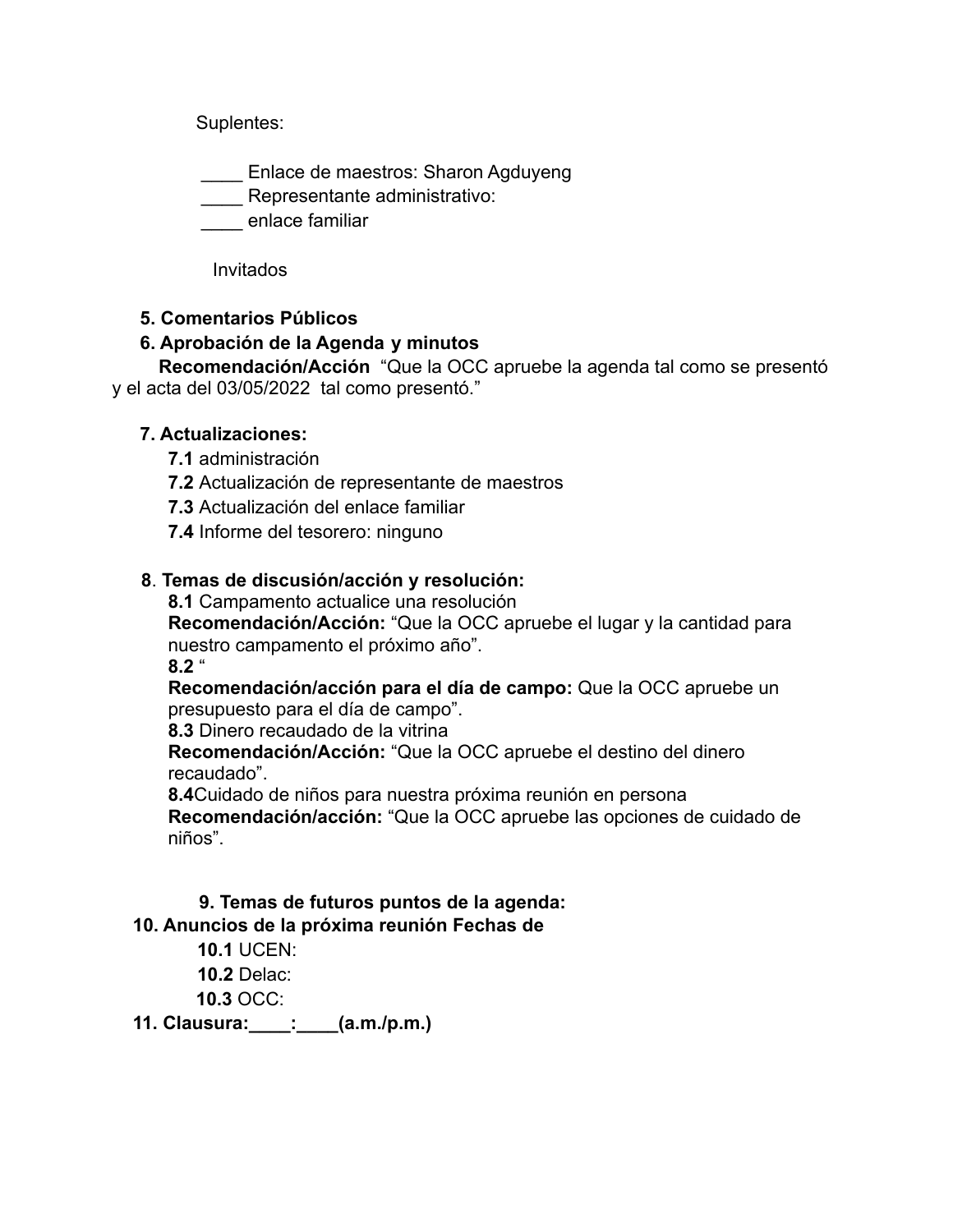#### **MINUTES TO APPROVE**

Oasis Community Council (OCC)

Regular Meeting

Date:05/03/2022

**Time:** 6:00pm

**Place:** Oasis Charter School/Zoom

1135 Westridge Pkwy, Salinas, CA 93907

Join Zoom Meeting

https://us02web.zoom.us/j/8759209236?pwd=YmUvNWRSQ05DU2hTdWxXcWpXZzBa dz09

Meeting ID: 875 920 9236 Passcode: occ

**1. Call to Order:**6:06om

**2. Welcome by President:** Romina Zavala

**3. Announcements:** Additional \$900 was approved on 4/26/22 for May -June budget. Teacher Appreciation week has begun. 05/02-05/06. Student showcase will be May 20th Sign up your student. Jackie needs help, if high school kids need hours they can help and join.

## **4. Roll Call:**

*Voting Members:*

\_\_x\_\_ Romina Zavala, President

\_\_x\_\_ Kat Garcia, Vice President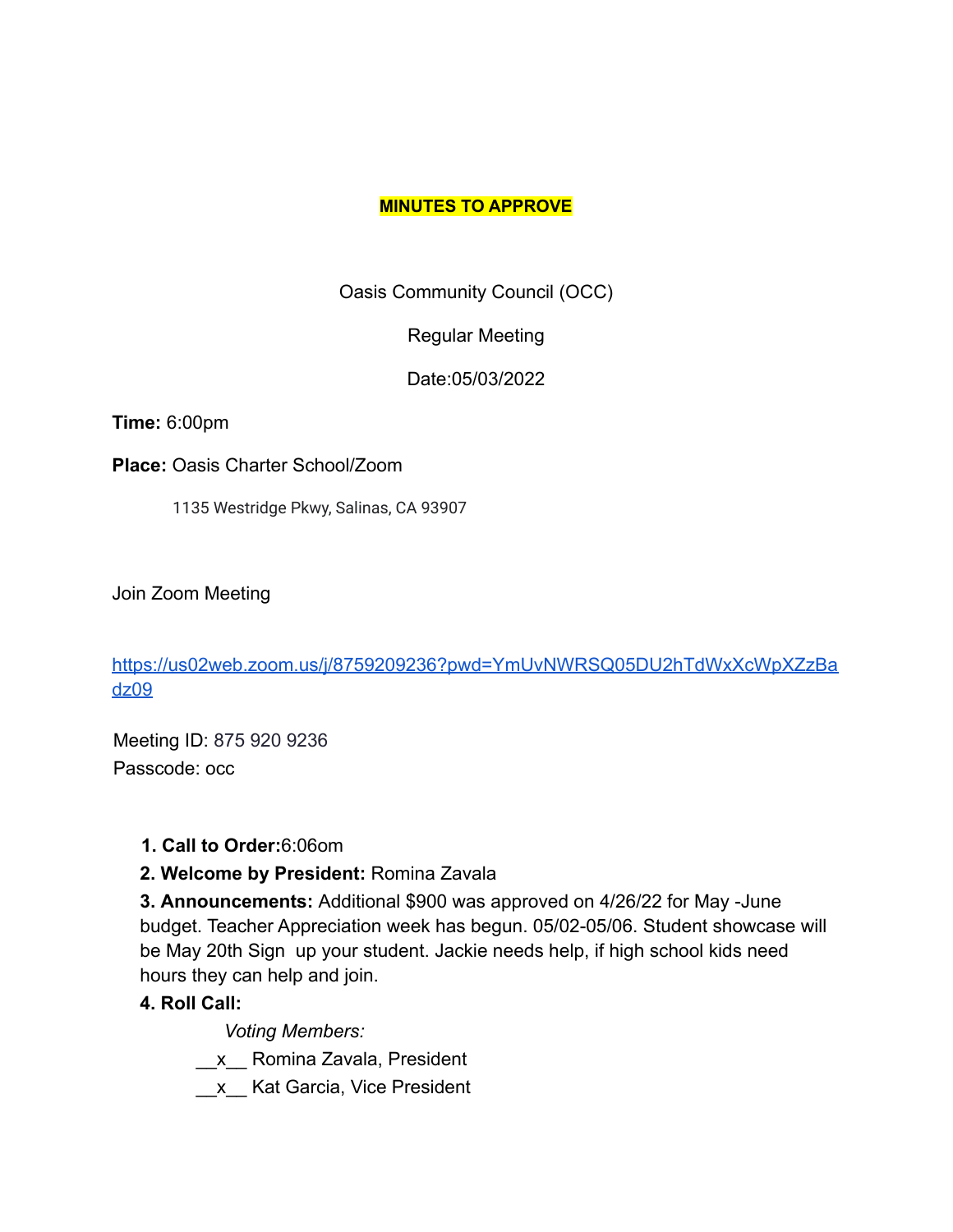- \_\_x\_\_ Michaelle Mowery, Secretary
- \_\_x\_\_ Erica Santos, Treasurer
- \_\_x\_\_ Josh Mowery (out at 6:28pm)
- Maria Farmer
- \_x\_ Casey Buck
- \_\_\_\_ Veronica Zuniga
- \_\_\_\_ Marilu Pena
- \_x\_ Zenayda Torres
- Alternates: None
- **Teacher Liaison: Sharon Agduyeng**
- Admin Rep:
- \_\_x\_\_ Family Liaison: Melissa Hermosillo

Guests: Jackie Vazquez

**5. Discussion Items/Action and Resolution:** OCC (Oasis Community Council) determines, in accordance with Government Code Section 54953(e)(1)(B), that meeting in person would present imminent risks to the health or safety of attendees. Pursuant to Government Code Section 54953(e)(3), OCC has also reconsidered the circumstances of the State of Emergency declared by the Governor on March 4, 2020, and finds the State of Emergency continues to directly impact the ability of the Directors to meet safely in person and/or that State or local officials continue to impose or recommend measures to promote social distancing.

**Recommendation/Action** "That OCC approves to continue to have virtual meeting via zoom"

- Romina Motions
- Michaelle 2nds
- Motion passes

### **6. Public Comments**

Casey gives kudos to Kat for Teacher appreciation week and that it is our first in person meeting since the pandemic.

Kat says she works for MIRA and they are doing an event this Sat for soon to be middle schoolers, middle schoolers and up where they will be looking at the moon with a sun telescope and they are on Facebook if you want to follow them.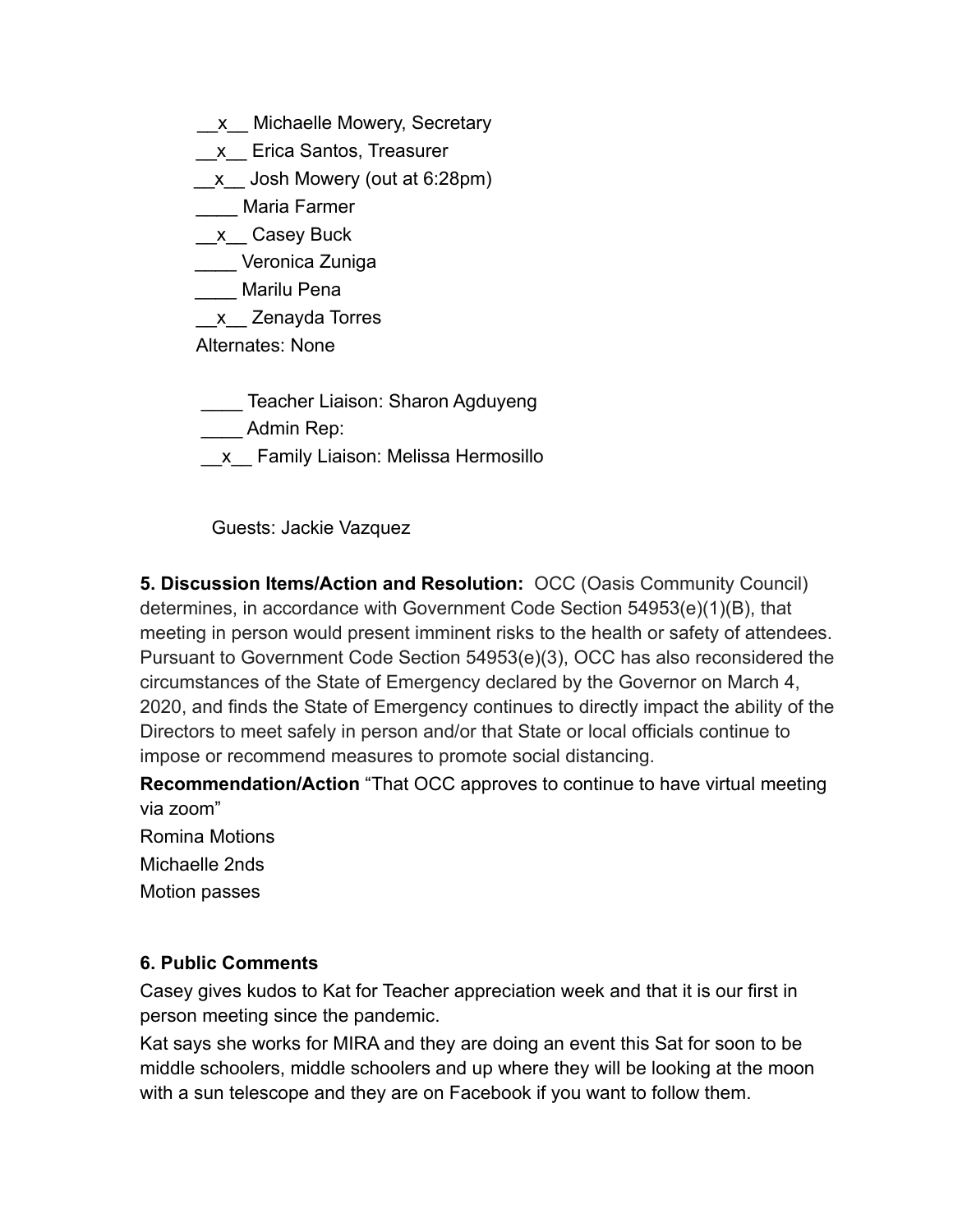### **7. Approving the Agenda and Minutes**

**Recommendation/Action** "That OCC approves the agenda as presented and the minutes of 04/12/2022 as presented."

Casey motions to approve agenda and Minutes from 4/12

Kat 2nds

Motion passes

## **8. Updates:**

**8.1** Admin Update

Jackie Vazquez states they have hired an interim director who was a Superintendent.

Testing has begun and will take approx 3 weeks

Casey asked about science camp and field day

**8.2** Teacher Rep Update None

**8.3** Family Liaison Update

Melissa states Teacher Juan would have to enquire about Science Camp, but for an in person it would be too late, it would have to be distant on zoom.

Box land prep has begun and they are collecting boxes

The teachers and staff appreciate the snacks and candy

Field day is the last day of school Friday 6/3 per Erika, Jackie will follow up on science camp for Teacher Juan to see about virtual.

Romina asked about Boxland wanting a table there for occ to hand out pizza (take and bake) and gift cards for all the students for end of year gifts.

### **8.4** Treasurer Report:

May allowance was approved for an additional \$900 for gift cards for show case for all students and meetings for the occ.

Veronica hasn't been feeling well not going to do tortilla zoom class. Jackie volunteered herself and her mother in law to lead the class

We have another budget of \$250.00 for another zoom class but no teachers have volunteered.

Also \$500 went to the graduation class to help them

\$500 for the science fair

We are going to reach out to teacher Jacob to teach a coding class, and possible teacher Stephen for a cooking class

June end of year gifts and in person meeting meals

Field day is usually run by occ per Kat and we need to organize the relays and run the events if we are going to have it this year.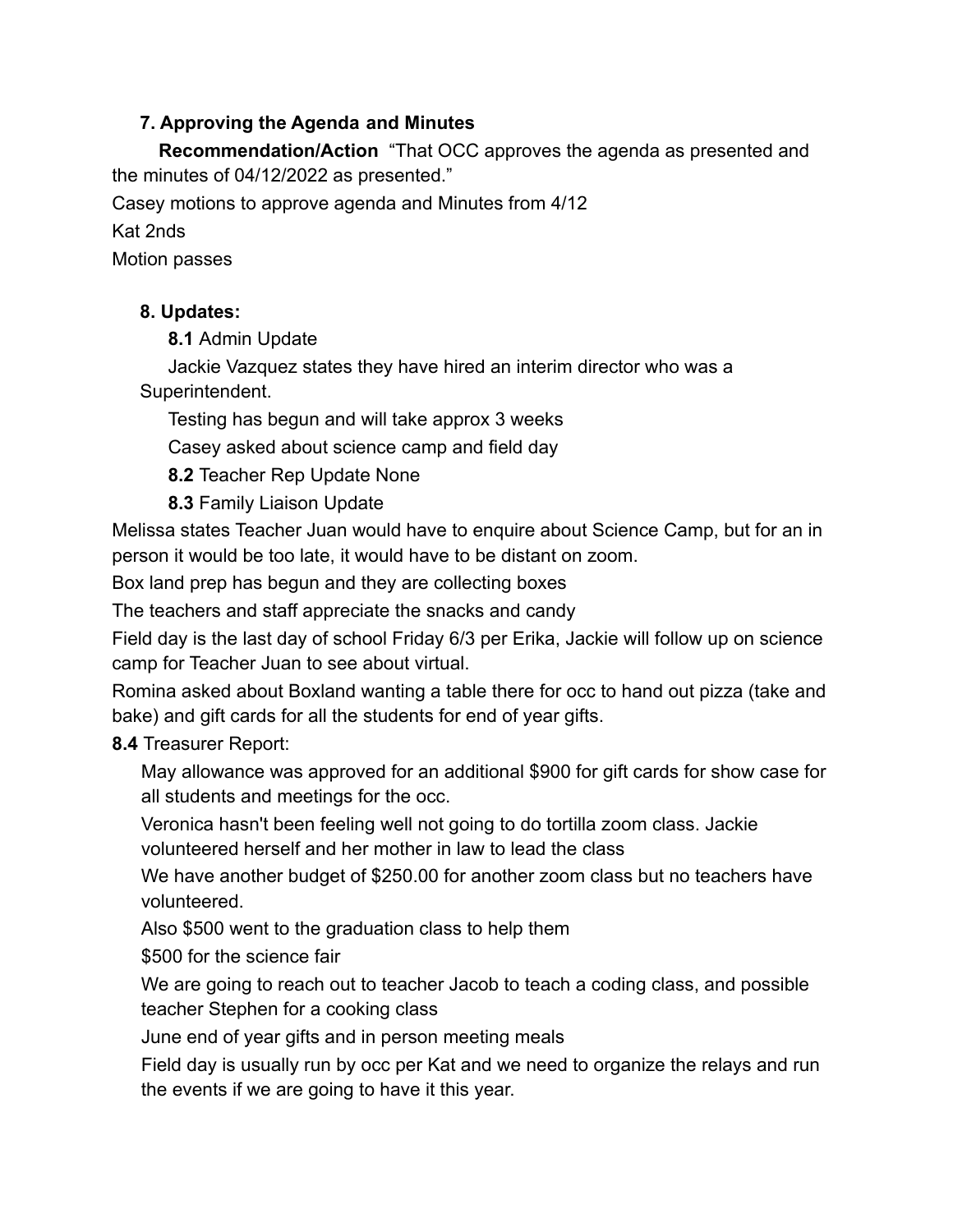We are going to reach out to Erika because they are still finalizing everything and parents usually do the donations for the last day of school. But Kat thinks we will need more money from UCEN to make this happen.

#### **9**. **Discussion Items/Action and Resolution:**

**9.1** Camp out dates for next school year.

Usually labor day weekend 9/2-9/4

Already paid for per Romina from last year and we held off. Right now they dont have bathrooms they are not available, so they could bring in porta potties, showers still work just not toilets. Jackie says 9/23-9/25 kat says 9/16-9/18 Michaelle motions for camp out 9/23-9/25 if available via Toro Park Kat 2nds

Motion passes (place to be determined)

**Recommendation/Action:** "That OCC approves dates mentioned." **9.2** Secretary needs to be removed from the OCC account.

**Recommendation/Action:** "That OCC approves to remove Michaelle Mowery from the account." Romina motions for Michaelle to be removed from the bank account Kat 2nds Michaelle Obstains Motion passes

### **10. Future Agenda Item topics:**

Possibly vote for money if were doing a field day

**11. Announcements of The next meeting Dates of**

**11.1** UCEN:5/31/22 **11.2** Delac: unknown **11.3** OCC: 5/24/22 6:00pm hybrid

**12. Adjourn:** 6:41pm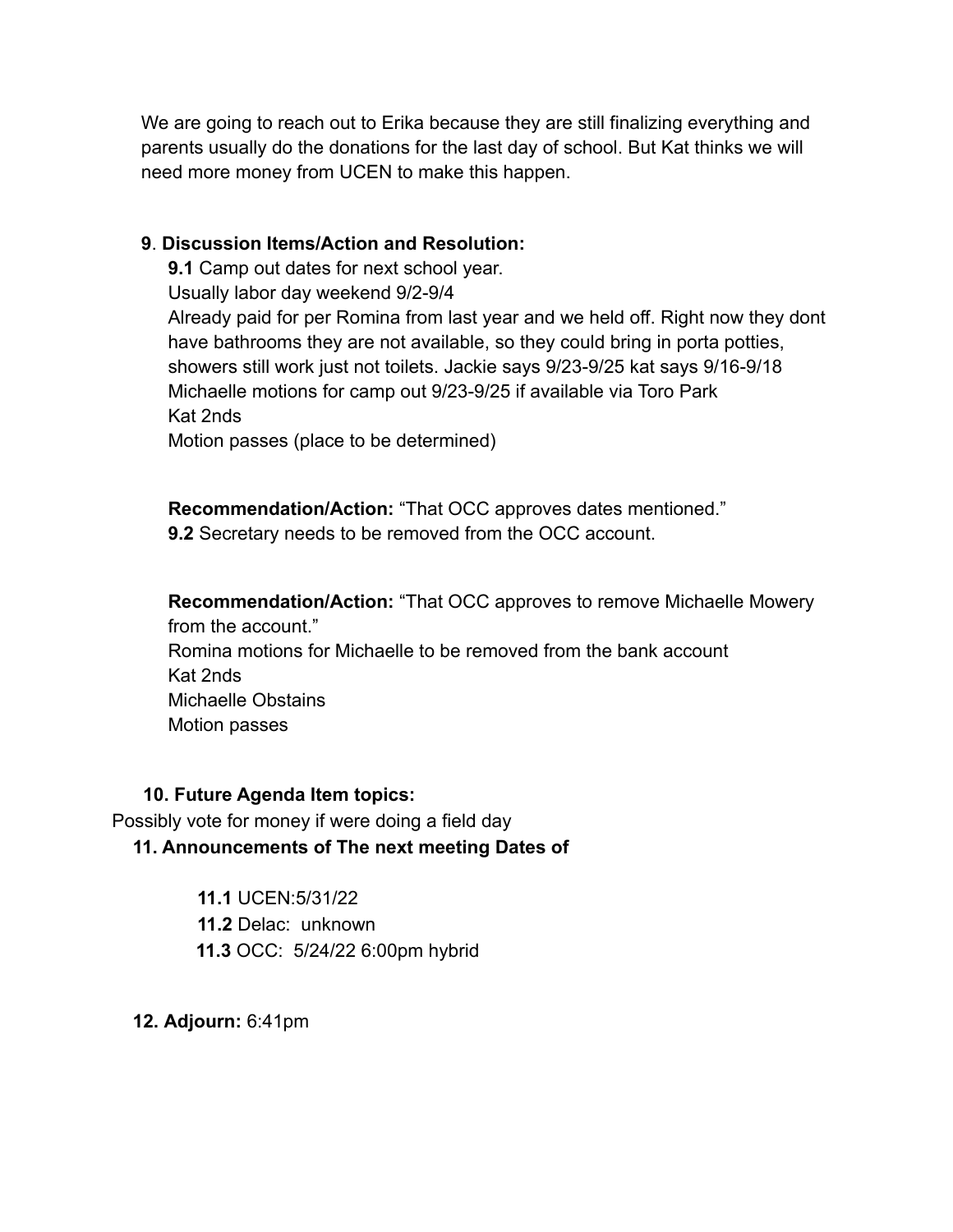### **MINUTOS PARA APROBAR**

Consejo Comunitario de Oasis (OCC)

Reunión regular del

Fecha: 03/05/2022

**Hora:** 6:00

**Lugar:** Oasis Charter School/Zoom

1135 Westridge Pkwy, Salinas, CA 93907

Únase a la reunión de Zoom

https://us02web.zoom.us/j/ 8759209236?pwd=YmUvNWRSQ05DU2hTdWxXcWpXZzBadz09

ID de reunión: 875 920 9236 acceso: occ

### **1. Llamada al orden**: 6:06 am

### **2. Bienvenida de la Presidenta:** Romina Zavala

**3. Anuncios:** Se aprobaron \$900 adicionales el 26/04/22 para el presupuesto de mayo a junio. La semana de agradecimiento a los maestros ha comenzado. 05/02-05/06. La exhibición de estudiantes será el 20 de mayo Inscriba a su estudiante. Jackie necesita ayuda, si los niños de secundaria necesitan horas, pueden ayudar y unirse.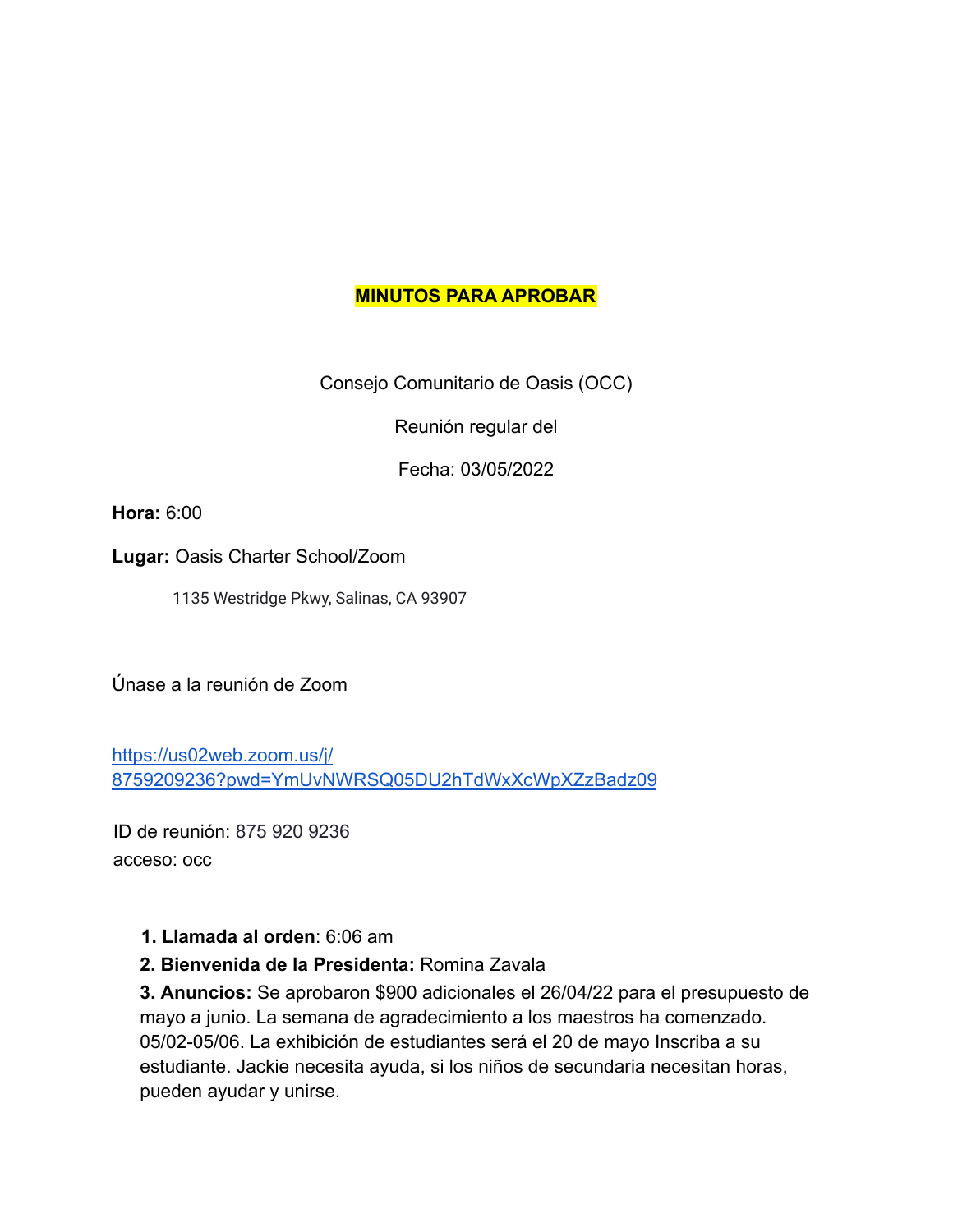- *:*
- x Romina Zavala, presidenta \_\_x\_\_ Kat García, vicepresidenta
- \_x\_ Michaelle Mowery, secretaria
- \_\_x\_\_ Erica Santos, tesorera
- x Josh Mowery (salida a las 6:28 p. m.)
- \_\_\_\_ Maria Farmer
- \_x\_ Casey Buck
- \_\_\_\_ Veronica Zuniga
- \_\_\_\_ Marilu Pena
- \_\_x\_\_ Zenayda Torres

Suplentes: Ninguno

**\_\_\_\_** Enlace de maestros: Sharon Agduyeng

Representante administrativo:

\_\_x\_\_ Enlace familiar: Melissa Hermosillo

Invitados: Jackie Vazquez

**5. Temas de discusión/acción y resolución:** El OCC (Consejo Comunitario de Oasis) determina, de acuerdo con la Sección 54953(e)(1)(B) del Código de Gobierno, que la reunión en persona presentaría riesgos inminentes para la salud o la seguridad de los asistentes. De conformidad con la Sección 54953(e)(3) del Código de Gobierno, la OCC también ha reconsiderado las circunstancias del Estado de Emergencia declarado por el Gobernador el 4 de marzo de 2020, y determina que el Estado de Emergencia continúa afectando directamente la capacidad de los Directores para reunirse de manera segura en persona y/o que los funcionarios estatales o locales continúen imponiendo o recomendando medidas para promover el distanciamiento social.

**Recomendación/Acción** "Que la OCC apruebe continuar teniendo una reunión virtual a través de zoom" Romina Motions Michaelle 2nds

Motion pasa

**4.**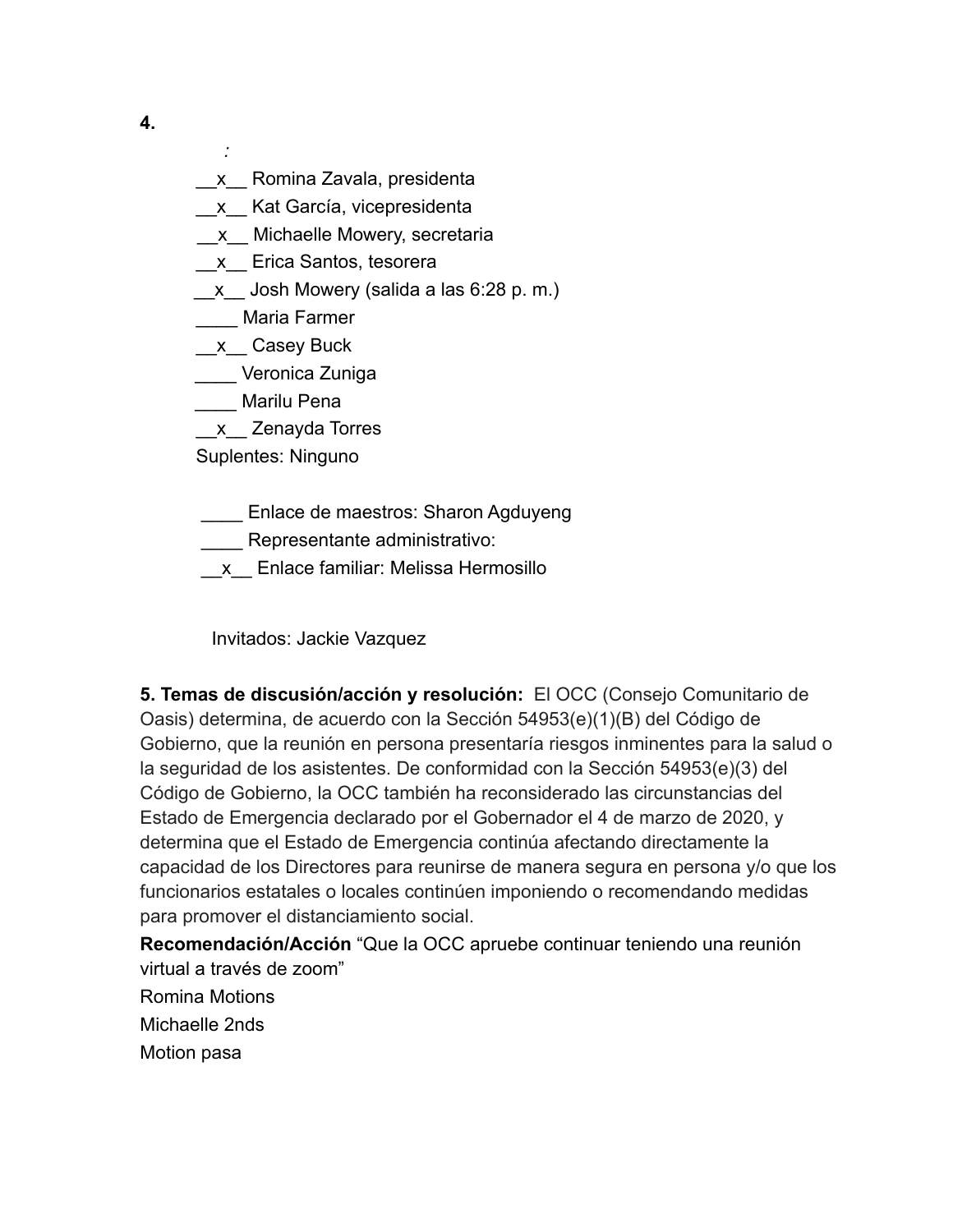### **6. Comentarios del público**

Casey felicita a Kat por la semana de agradecimiento a los maestros y porque es nuestra primera reunión en persona desde la pandemia.

Kat dice que trabaja para MIRA y que están organizando un evento este sábado para los estudiantes de escuela intermedia, estudiantes de escuela intermedia y más, donde estarán mirando la luna con un telescopio solar y están en Facebook si quieres seguirlos.

## **7. Aprobación de la Agenda y minutos**

**Recomendación/Acción** "Que la OCC apruebe la agenda tal como se presentó y el acta del 12/04/2022 tal como presentó."

Casey hace la moción para aprobar la agenda y las actas del 4/12

Kat 2nds

La moción pasa

## **8. Actualizaciones:**

**8.1** Actualización de administración

Jackie Vázquez afirma que han contratado a un director interino que era superintendente.

Las pruebas han comenzado y tomarán aproximadamente 3 semanas.

Casey preguntó sobre el campamento de ciencias y el día de campo

**8.2** Actualización del representante del maestro Ninguno

**8.3** Actualización del enlace familiar

Melissa dice que el maestro Juan tendría que preguntar sobre el Campamento de Ciencias, pero para uno en persona sería demasiado tarde, tendría que ser distante en zoom.

preparación de Box Land ha comenzado y están recolectando cajas

. Los maestros y el personal aprecian los refrigerios y los dulces

. El día de campo es el último día de clases. El viernes 3 de junio, Erika, Jackie hará un seguimiento del campamento de ciencias para que el maestro Juan vea algo virtual. Romina preguntó si Boxland quería una mesa allí para que OCC repartiera pizza (tomar y hornear) y tarjetas de regalo para todos los estudiantes como obsequios de fin de año.

**8.4** Informe del tesorero:

Se aprobó la asignación de mayo por \$900 adicionales para tarjetas de regalo para exhibiciones para todos los estudiantes y reuniones para la occ.

Verónica no se ha sentido bien por no ir a la clase de tortilla por zoom. Jackie y su suegra se ofrecieron como voluntarias para dirigir la clase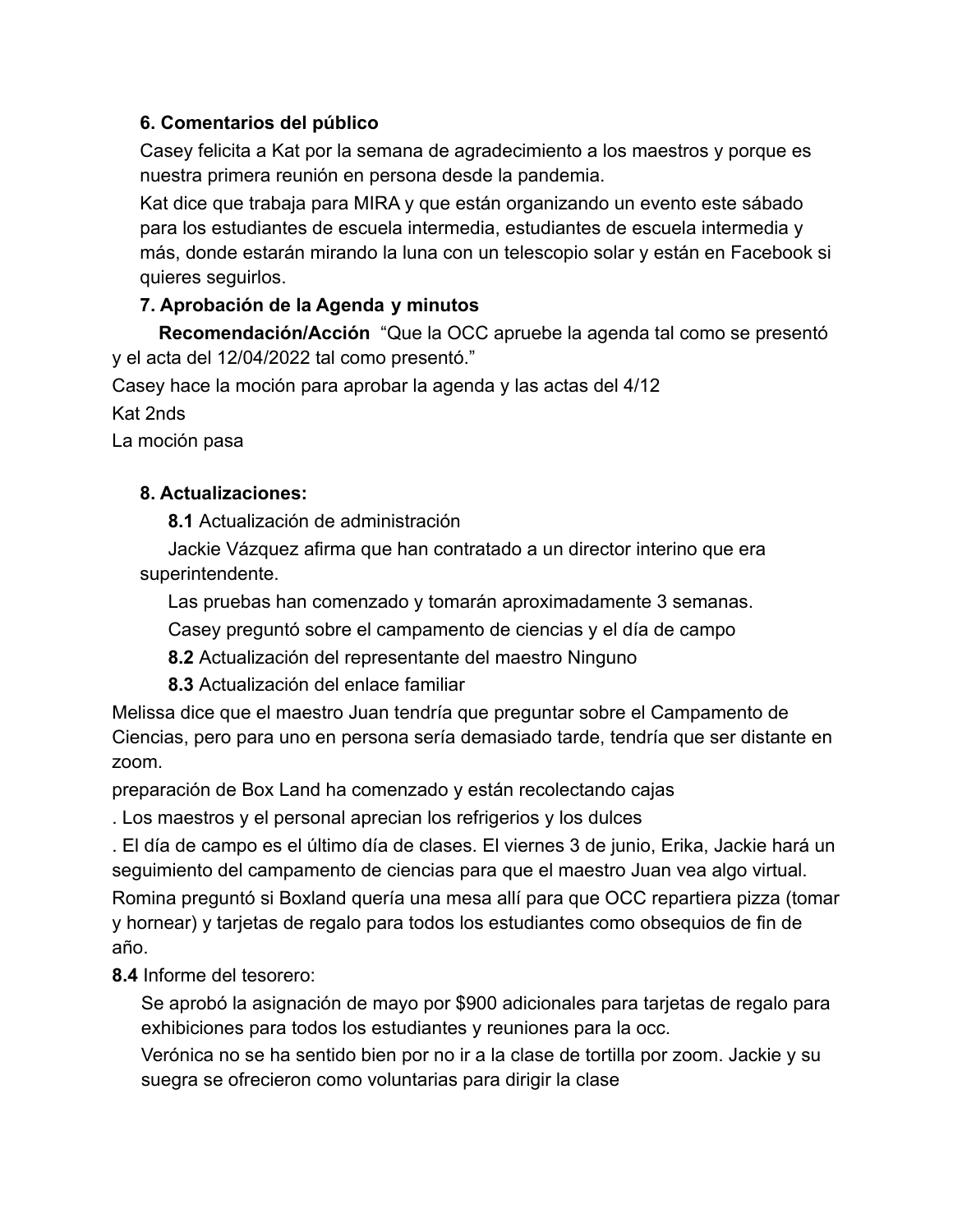. Tenemos otro presupuesto de \$ 250.00 para otra clase de Zoom, pero ningún maestro se ha ofrecido como voluntario.

También se destinaron \$500 a la clase de graduación para ayudarlos

\$500 para la feria de ciencias

Nos comunicaremos con el maestro Jacob para enseñar una clase de codificación y con el posible maestro Stephen para una clase de cocina

Regalos de fin de año en junio y comidas para reuniones en persona

Día de campo generalmente está a cargo de occ per Kat y necesitamos organizar los relevos y ejecutar los eventos si vamos a tenerlo este año.

Nos comunicaremos con Erika porque todavía están finalizando todo y los padres generalmente hacen las donaciones para el último día de clases. Pero Kat cree que necesitaremos más dinero de UCEN para que esto suceda.

# **9**\_ **Temas de discusión/acción y resolución:**

**9.1** Fechas de campamento para el próximo año escolar.

Por lo general, el fin de semana del día laboral 9/2-9/4

Ya pagué por Romina del año pasado y lo pospusimos. En este momento no tienen baños, no están disponibles, por lo que podrían traer orinales porta, las duchas aún funcionan, pero no los inodoros. Jackie dice 9/23-9/25 kat dice 9/16-9/18

Michaelle hace la moción para acampar 9/23-9/25 si está disponible a través de Toro Park

Kat 2nds

Movimiento pasa (lugar por determinar)

**Recomendación/Acción:** " Que la OCC aprueba las fechas mencionadas." **9.2** El secretario debe ser eliminado de la cuenta de la OCC.

**Recomendación/Acción:** "Que la OCC apruebe eliminar a Michaelle Mowery de la cuenta".

Romina hace la moción para que Michaelle sea removida de la cuenta bancaria Kat 2nds

Michaelle Obstains

La moción pasa

## **10. Temas de puntos de la agenda futura:**